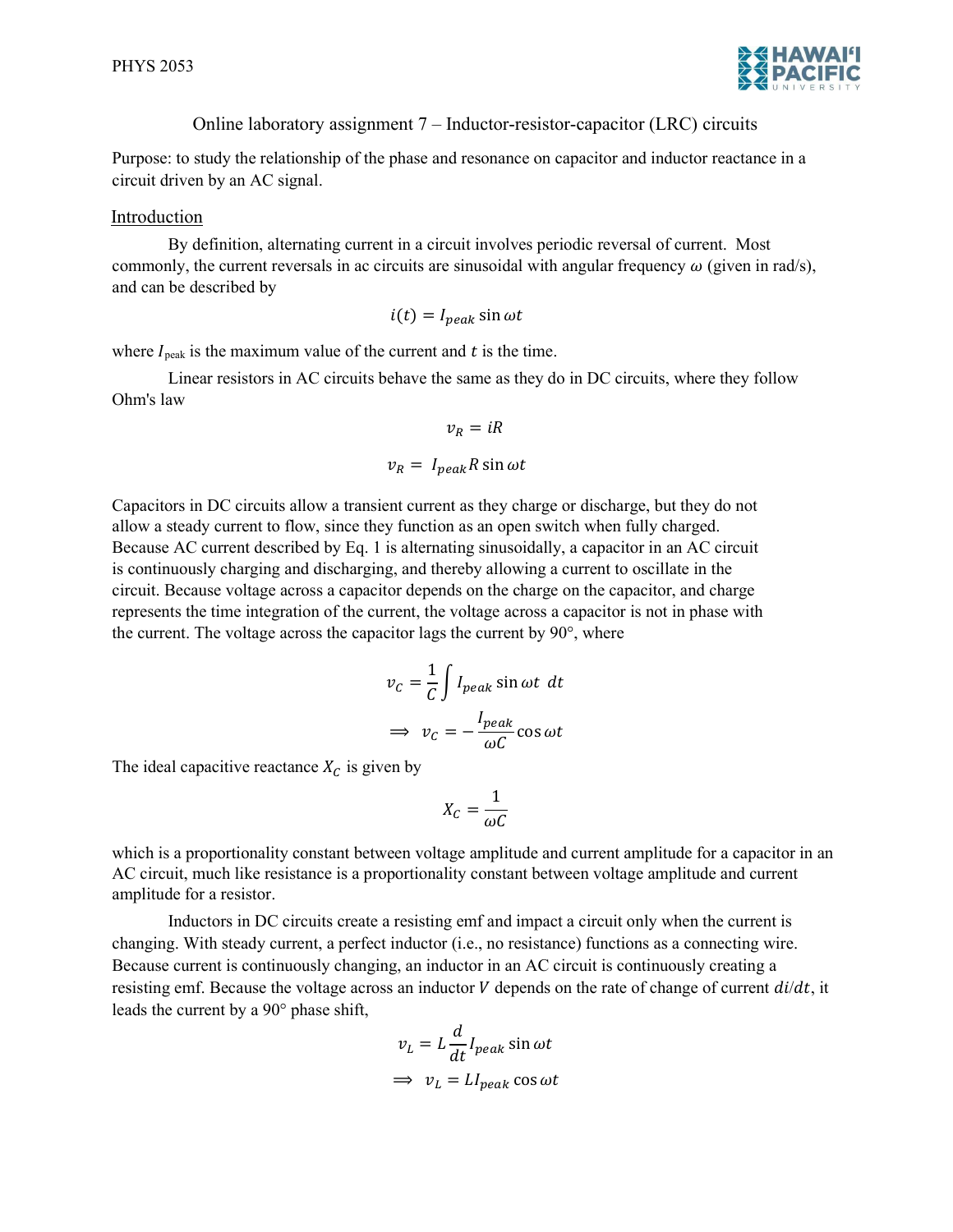

The inductive reactance  $X_L$  is given by

$$
X_L = \omega L
$$

Inductive reactance is a proportionality constant between voltage amplitude and current amplitude for an inductor in an AC circuit, much like capacitive reactance is a proportionality constant between voltage amplitude and current amplitude for a capacitor.



Fig. 1: a series inductor-resistor-capacitor circuit.

A series LRC circuit is shown in Fig. 1. The angular frequency of the current and the total voltage across all three components  $\epsilon$  is driven by the AC power source. According to Kirchhoff's loop rule, the sum of the instantaneous voltages across all circuit elements in the loop must be zero,

$$
\mathcal{E} = v_R + v_L + v_C
$$

$$
\implies \mathcal{E} = I_{peak} R \sin \omega t + I_{peak} \left(\omega L - \frac{1}{\omega C}\right) \cos \omega t
$$

Because of the phase differences among the three voltages, the relationships can best be viewed using a phasor diagram like the one shown in Fig. 2.



Fig. 2: Phasor diagrams of (a) current, (b) voltages across circuit elements, (c) circuit voltage, and (d) voltage components from the circuit elements.

Because the phase relationships among current and voltage amplitudes are always the same, we can generalize their relationship for an ideal circuit,

$$
\mathcal{E}^2 = V_R^2 + (V_L - V_C)^2
$$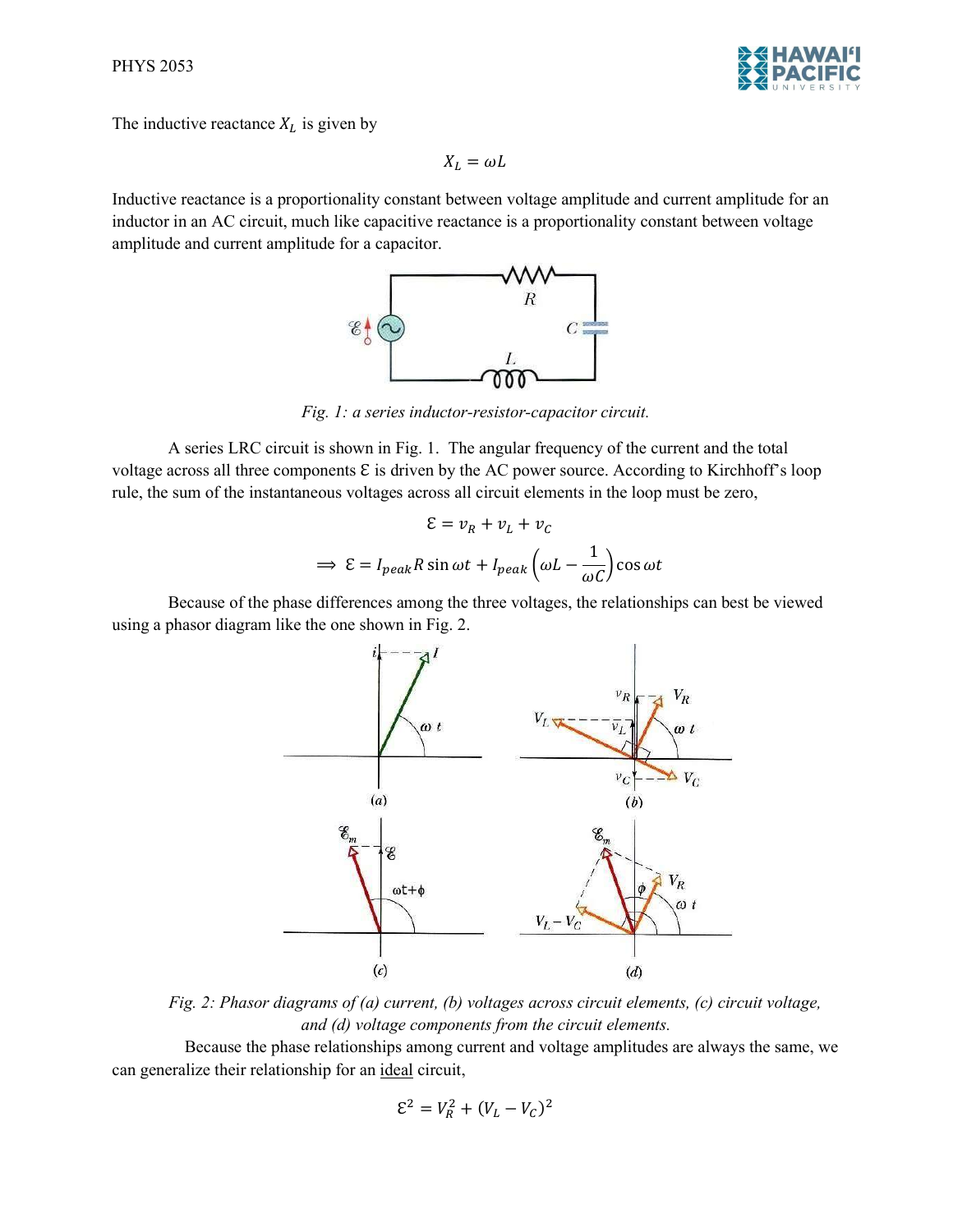

The above ideal equation can be written in terms of current amplitude, resistance, and reactance,

$$
\mathcal{E}^2 = I_{peak}^2 [R^2 + (X_L - X_C)^2]
$$

$$
\mathcal{E} = I_{peak} \sqrt{R^2 + (X_L - X_C)^2}
$$

The total impedance of an ideal circuit is given by

$$
Z = \sqrt{R^2 + (X_L - X_C)^2}
$$

The current will have a maximum amplitude when the impedance has a minimum value, which occurs when  $X = X$ , which happens at the resonant frequency. From the phasor diagram, the phase angle  $\phi$ between emf across the power supply and current depends on the voltage amplitudes,

$$
\phi = \tan^{-1}\left(\frac{X_L - X_C}{R}\right)
$$

The term cos  $\phi$  is called the power factor because it determines the average power dissipated in the circuit by the resistance,

$$
\langle P \rangle = \frac{1}{2} I_{peak} \varepsilon \cos \phi
$$

For a real circuit, the inductor and capacitor carry a real resistance along with their ideal reactance. Therefore, the phase shifts of both real reactances are not  $\pm 90^\circ$ .

## Laboratory assignment

Part I: LC circuit

- 1. Run the "Circuit construction kit AC virtual lab" PhET simulation.
- 2. Create a circuit with a battery and a capacitor in series to charge the capacitor similar to that shown below. The capacitor plates will turn red and blue when the circuit is connected.
- 3. Right click the capacitor, click "Change Capacitance" and note down the capacitance (it will likely be a really big capacitance, around 0.1 F).



4. Press pause at the bottom of the screen. Make sure to do this step before disconnecting the circuit!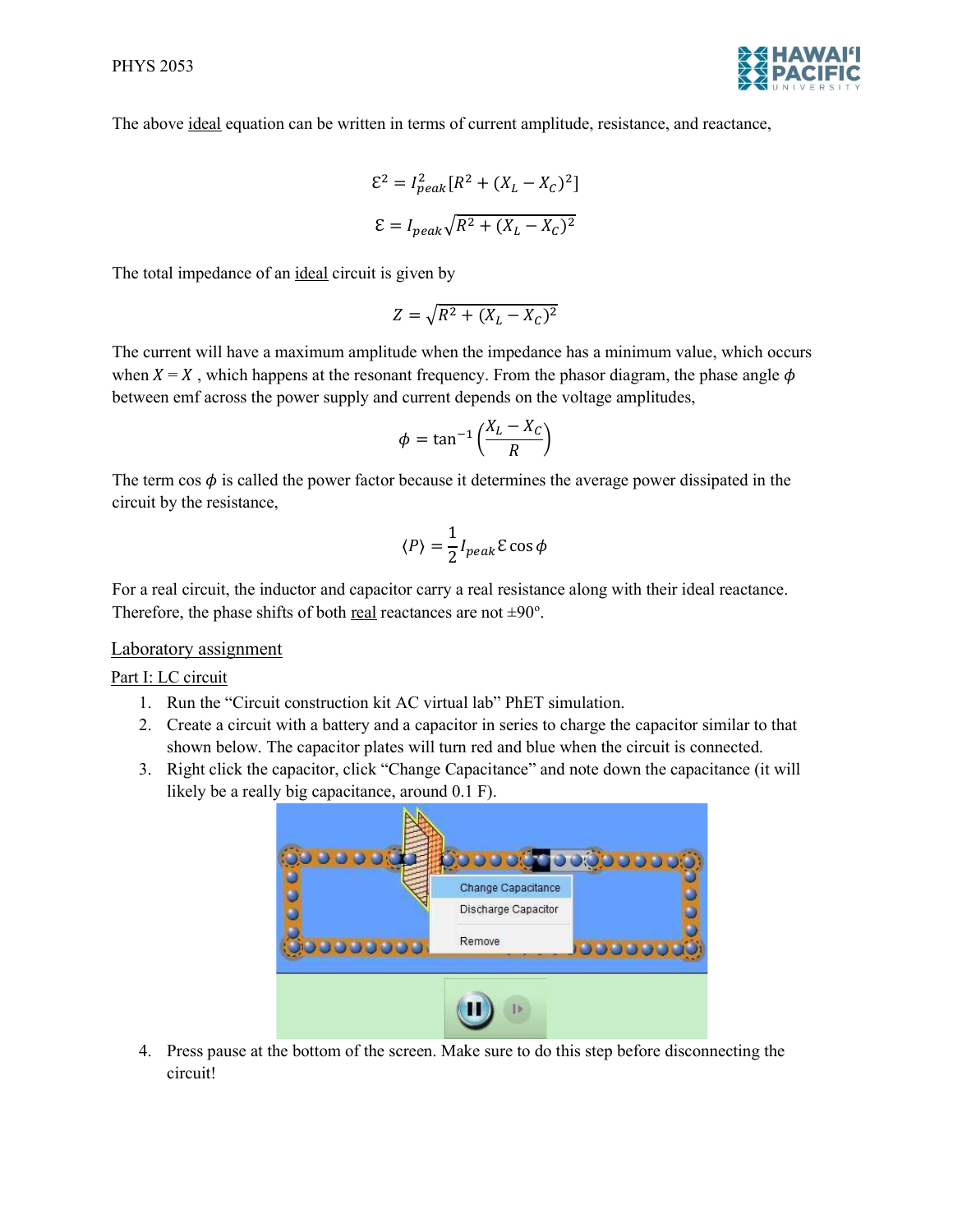

5. Disconnect the battery and remove it from the simulation by right-clicking the battery and selecting "Remove." The circuit diagram should look similar to the one shown below.



- 6. Connect an inductor in series with the capacitor where the battery used to be and make sure that the circuit is closed.
- 7. Right click the inductor, click "Change Inductance" and write down the inductance (it will likely be a really big inductance, around 50 H).



- 8. Press play arrow.
- 9. What do you observe while the simulation is playing?
- 10. Click on the "Current Chart" and place the probe over the wire as shown below. You can adjust the scale as needed.

 $\mathcal{L}_\mathcal{L} = \{ \mathcal{L}_\mathcal{L} = \{ \mathcal{L}_\mathcal{L} = \{ \mathcal{L}_\mathcal{L} = \{ \mathcal{L}_\mathcal{L} = \{ \mathcal{L}_\mathcal{L} = \{ \mathcal{L}_\mathcal{L} = \{ \mathcal{L}_\mathcal{L} = \{ \mathcal{L}_\mathcal{L} = \{ \mathcal{L}_\mathcal{L} = \{ \mathcal{L}_\mathcal{L} = \{ \mathcal{L}_\mathcal{L} = \{ \mathcal{L}_\mathcal{L} = \{ \mathcal{L}_\mathcal{L} = \{ \mathcal{L}_\mathcal{$ 

 $\mathcal{L}_\text{max}$  and the contribution of the contribution of the contribution of the contribution of the contribution of

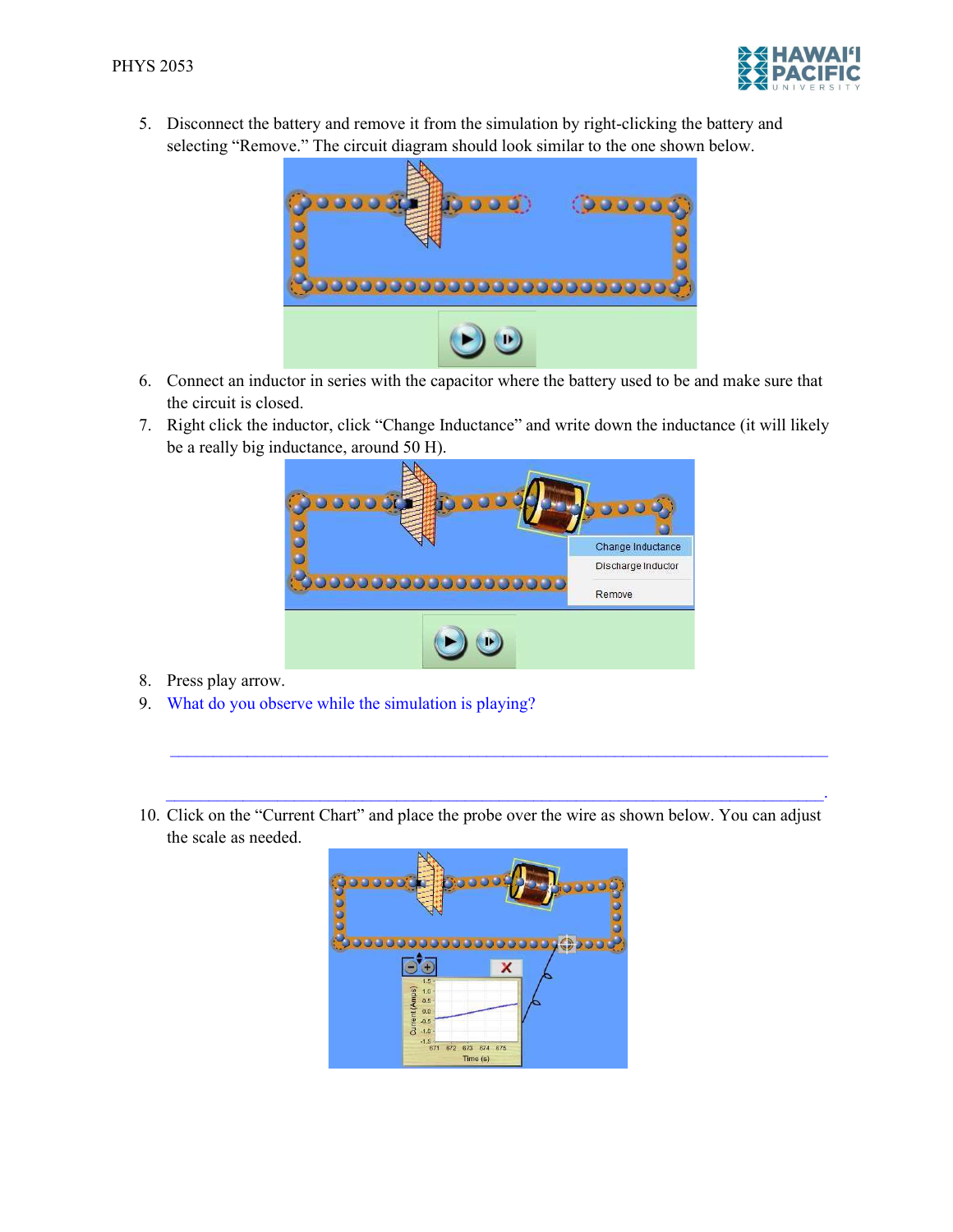

11. Record a time and a subsequent time when the current and slope of the current are the exact same, e.g. recorded times at two adjacent maxima. Use these values to determine the period. The period was found to be

 $T =$ 

12. Using the inductance and capacitance values you wrote down when adding the elements, calculate the resonant frequency

$$
\omega_0 = \frac{1}{\sqrt{LC}} = \underline{\qquad}.
$$

13. Covert the period you measured in step 11 to an angular frequency.

 $\omega_{meas} =$   $\qquad \qquad$ 

14. Calculate the % difference between the measured and calculated angular frequencies.

% difference =  $(100\%) \times \frac{\omega_{meas} - \omega_0}{\omega}$  $\frac{\log 5 - w_0}{\omega_0}$  = \_\_\_\_\_\_\_\_\_\_\_\_\_\_\_\_.

15. Click Voltage Chart and place the detectors on either side of the capacitor. Add a second chart on both sides of the inductor as shown below. Note the polarity of the voltage measurements needs to be the same (same positive and negative probe orientation across each element).



- 16. Adjust the vertical axis using the +/- arrows so that you can see the full sinusoidal curve and maximum voltage on each graph.
- 17. Qualitatively note the similarities and differences between the curves, and not just the differences in absolute voltages between the two voltage graphs.

 $\mathcal{L}_\mathcal{L} = \mathcal{L}_\mathcal{L} = \mathcal{L}_\mathcal{L} = \mathcal{L}_\mathcal{L} = \mathcal{L}_\mathcal{L} = \mathcal{L}_\mathcal{L} = \mathcal{L}_\mathcal{L} = \mathcal{L}_\mathcal{L} = \mathcal{L}_\mathcal{L} = \mathcal{L}_\mathcal{L} = \mathcal{L}_\mathcal{L} = \mathcal{L}_\mathcal{L} = \mathcal{L}_\mathcal{L} = \mathcal{L}_\mathcal{L} = \mathcal{L}_\mathcal{L} = \mathcal{L}_\mathcal{L} = \mathcal{L}_\mathcal{L}$ 

 $\mathcal{L}_\mathcal{L} = \{ \mathcal{L}_\mathcal{L} = \{ \mathcal{L}_\mathcal{L} = \{ \mathcal{L}_\mathcal{L} = \{ \mathcal{L}_\mathcal{L} = \{ \mathcal{L}_\mathcal{L} = \{ \mathcal{L}_\mathcal{L} = \{ \mathcal{L}_\mathcal{L} = \{ \mathcal{L}_\mathcal{L} = \{ \mathcal{L}_\mathcal{L} = \{ \mathcal{L}_\mathcal{L} = \{ \mathcal{L}_\mathcal{L} = \{ \mathcal{L}_\mathcal{L} = \{ \mathcal{L}_\mathcal{L} = \{ \mathcal{L}_\mathcal{$ 

 $\mathcal{L}_\mathcal{L} = \mathcal{L}_\mathcal{L} = \mathcal{L}_\mathcal{L} = \mathcal{L}_\mathcal{L} = \mathcal{L}_\mathcal{L} = \mathcal{L}_\mathcal{L} = \mathcal{L}_\mathcal{L} = \mathcal{L}_\mathcal{L} = \mathcal{L}_\mathcal{L} = \mathcal{L}_\mathcal{L} = \mathcal{L}_\mathcal{L} = \mathcal{L}_\mathcal{L} = \mathcal{L}_\mathcal{L} = \mathcal{L}_\mathcal{L} = \mathcal{L}_\mathcal{L} = \mathcal{L}_\mathcal{L} = \mathcal{L}_\mathcal{L}$ 

 $\mathcal{L}_\mathcal{L} = \{ \mathcal{L}_\mathcal{L} = \{ \mathcal{L}_\mathcal{L} = \{ \mathcal{L}_\mathcal{L} = \{ \mathcal{L}_\mathcal{L} = \{ \mathcal{L}_\mathcal{L} = \{ \mathcal{L}_\mathcal{L} = \{ \mathcal{L}_\mathcal{L} = \{ \mathcal{L}_\mathcal{L} = \{ \mathcal{L}_\mathcal{L} = \{ \mathcal{L}_\mathcal{L} = \{ \mathcal{L}_\mathcal{L} = \{ \mathcal{L}_\mathcal{L} = \{ \mathcal{L}_\mathcal{L} = \{ \mathcal{L}_\mathcal{$ 

 $\mathcal{L}_\text{max} = \mathcal{L}_\text{max} = \mathcal{L}_\text{max} = \mathcal{L}_\text{max} = \mathcal{L}_\text{max} = \mathcal{L}_\text{max} = \mathcal{L}_\text{max} = \mathcal{L}_\text{max} = \mathcal{L}_\text{max} = \mathcal{L}_\text{max} = \mathcal{L}_\text{max} = \mathcal{L}_\text{max} = \mathcal{L}_\text{max} = \mathcal{L}_\text{max} = \mathcal{L}_\text{max} = \mathcal{L}_\text{max} = \mathcal{L}_\text{max} = \mathcal{L}_\text{max} = \mathcal{$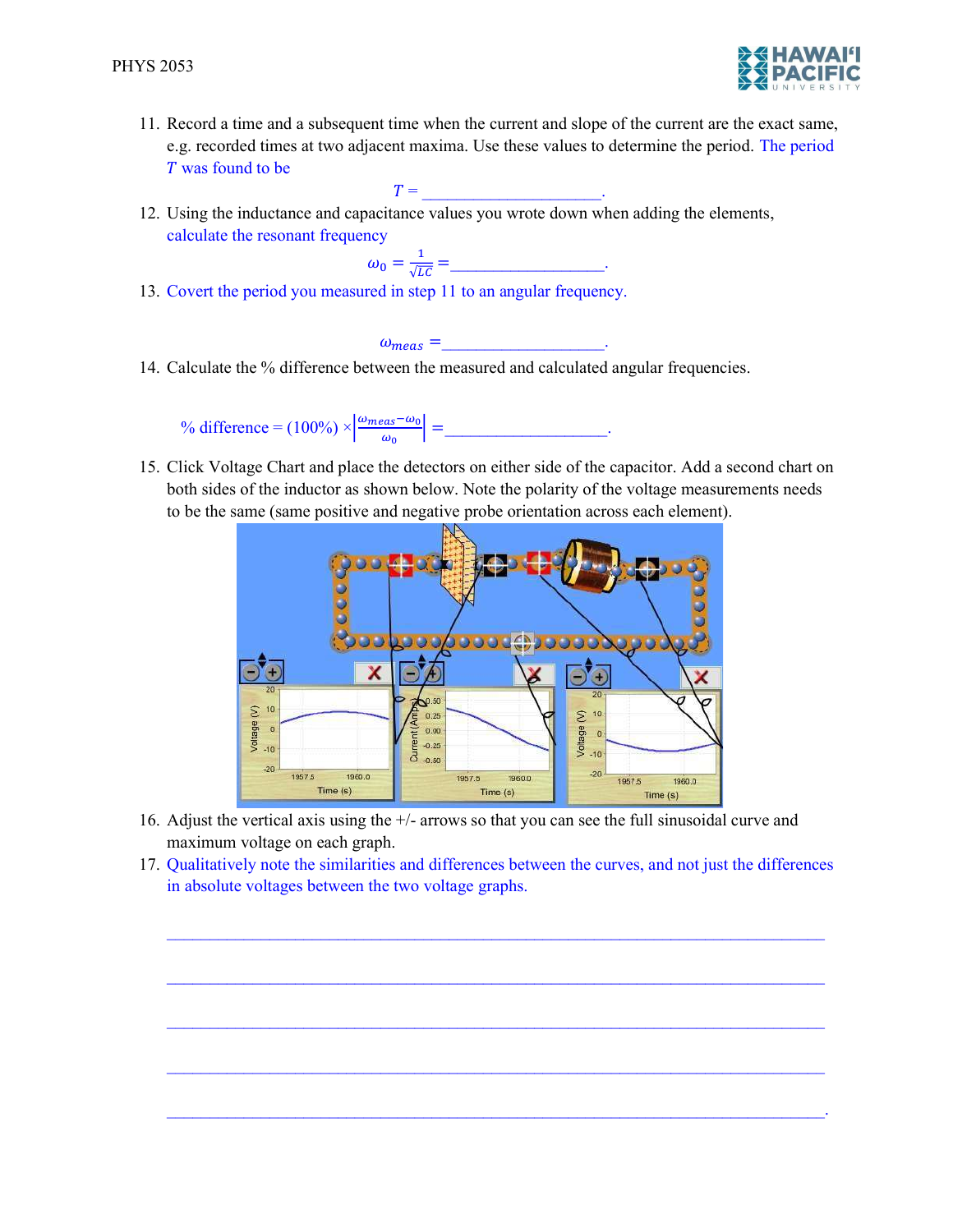

## Part II: RLC circuit

- 18. Exit the application and restart it.
- 19. Create a circuit with an AC Voltage in series with a resistor, inductor, and capacitor as shown below. Note also the capacitance, inductance, and resistance.



20. Write down the values for each of the circuit elements in SI units.

$$
R = \qquad \qquad L = \qquad \qquad C = \qquad \qquad
$$

21. Right click the AC Voltage and click Change Voltage and note the current value of the voltage. Then calculate the rms voltage of the source.

$$
V_{rms}^{source} = \frac{V_{peak}^{source}}{\sqrt{2}} = \underline{\qquad \qquad }
$$

22. Right click the AC voltage and click Change Frequency and note the value of frequency. Then calculate the angular frequency.

 $\omega = 2\pi f =$ 

23. Place Voltage Chart around each element in the circuit including the AC Voltage as shown below. Make sure the polarity is consistent!



- 24. Which two graphs are perfectly 180° out of phase with one another?
- 25. Measure the peak voltages across each circuit element and calculate their rms values.

 $V_{R,rms} = \t\t V_{L,rms} = \t\t V_{L,rms} = \t\t V_{C,rms} = \t\t$ 

 $\mathcal{L}_\mathcal{L} = \mathcal{L}_\mathcal{L} = \mathcal{L}_\mathcal{L} = \mathcal{L}_\mathcal{L} = \mathcal{L}_\mathcal{L} = \mathcal{L}_\mathcal{L} = \mathcal{L}_\mathcal{L} = \mathcal{L}_\mathcal{L} = \mathcal{L}_\mathcal{L} = \mathcal{L}_\mathcal{L} = \mathcal{L}_\mathcal{L} = \mathcal{L}_\mathcal{L} = \mathcal{L}_\mathcal{L} = \mathcal{L}_\mathcal{L} = \mathcal{L}_\mathcal{L} = \mathcal{L}_\mathcal{L} = \mathcal{L}_\mathcal{L}$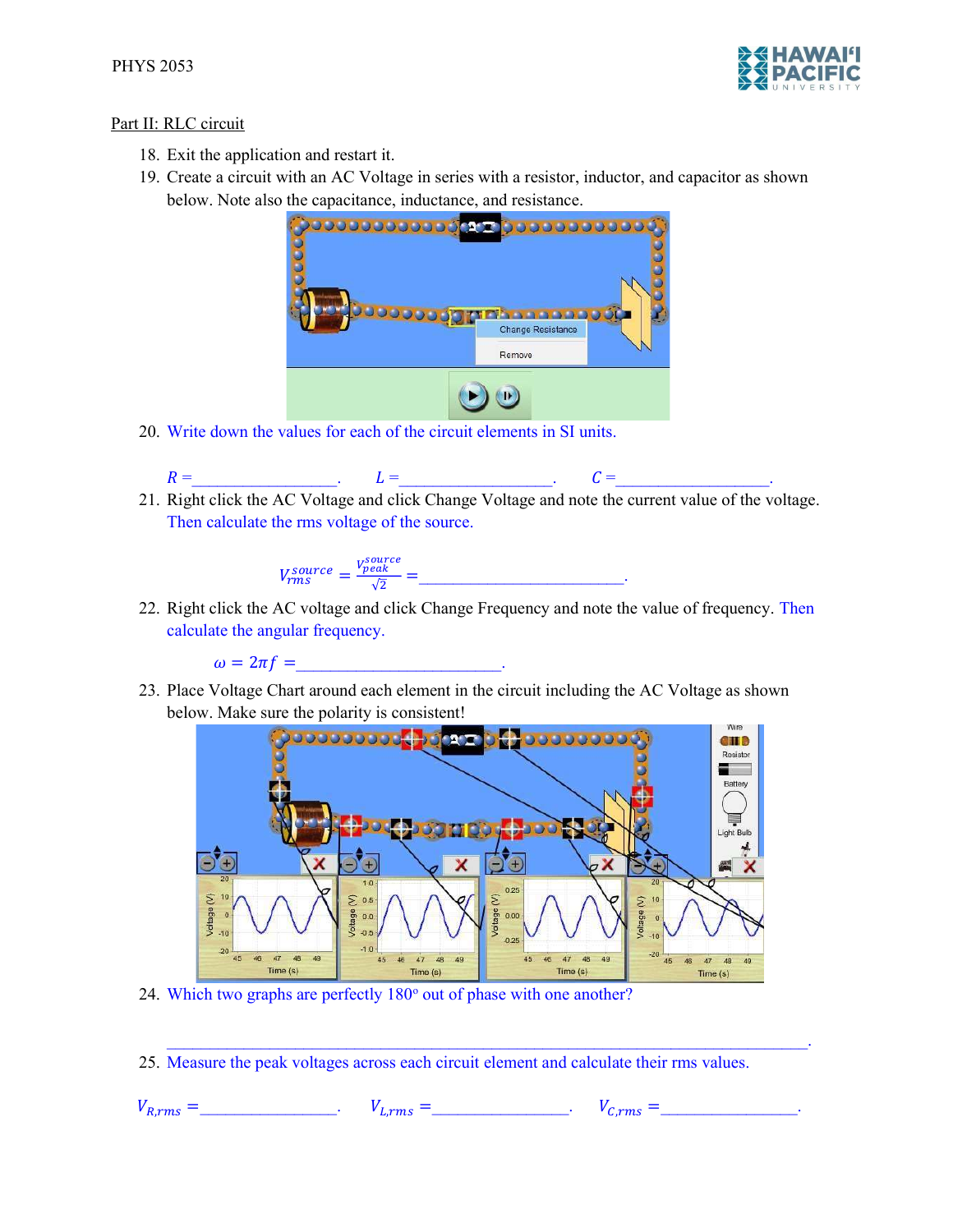

26. Calculate the rms voltage of the source using the rms voltage across each element.

$$
V_{rms}^{calculated} = \sqrt{V_{R,rms}^2 + (V_{L,rms} - V_{C,rms})^2} = \underline{\qquad}.
$$

27. Calculate the percent difference between the values of step 26 and step 21.

$$
\% difference = (100\%) \times \left| \frac{V_{rms}^{calculated} - V_{rms}^{source}}{V_{rms}^{source}} \right| = \_
$$

28. Using the resistance, capacitance, inductance, and the frequency of the AC Voltage calculate the impedance.

$$
Z = \sqrt{R^2 + (X_L - X_C)^2} =
$$

29. Calculate the rms current,  $I_{\text{rms}} = I_{\text{peak}} / \sqrt{2}$ , in the RLC circuit.

$$
I_{rms} = \frac{V_{rms}^{source}}{Z} = \underline{\qquad}.
$$

## Part III: Resonance of an RLC circuit

- 30. Remove the voltage measurements from the resistor, capacitor, inductor, and the AC source.
- 31. Add a current measurement and place the sensor over the wire so that your circuit looks similar to the one shown below.



- 32. Change the inductor value to  $L = 10.0$  H, the capacitor value to  $C = 0.05$  F, and the resistor value to  $R = 10.0 \Omega$ . The AC source peak voltage should be set to 10.0 V.
- 33. Start with an AC source frequency of  $f = 0.05$  Hz. Then increase the frequency in increments of 0.05 Hz until you have reached 0.40 Hz. You must wait longer than 10 seconds after changing the frequency for the circuit to come into equilibrium before recording the new maximum current. The peak voltage across the source should remain constant.
- 34. Fill in the values from Table I after your measurement of the peak current after each change in the

frequency. For the calculated power remember that  $\langle P \rangle = I_{rms} V_{rms}^{source} \cos \phi$  where  $\cos \phi = \frac{R}{Z}$ .  $\frac{n}{Z}$ .